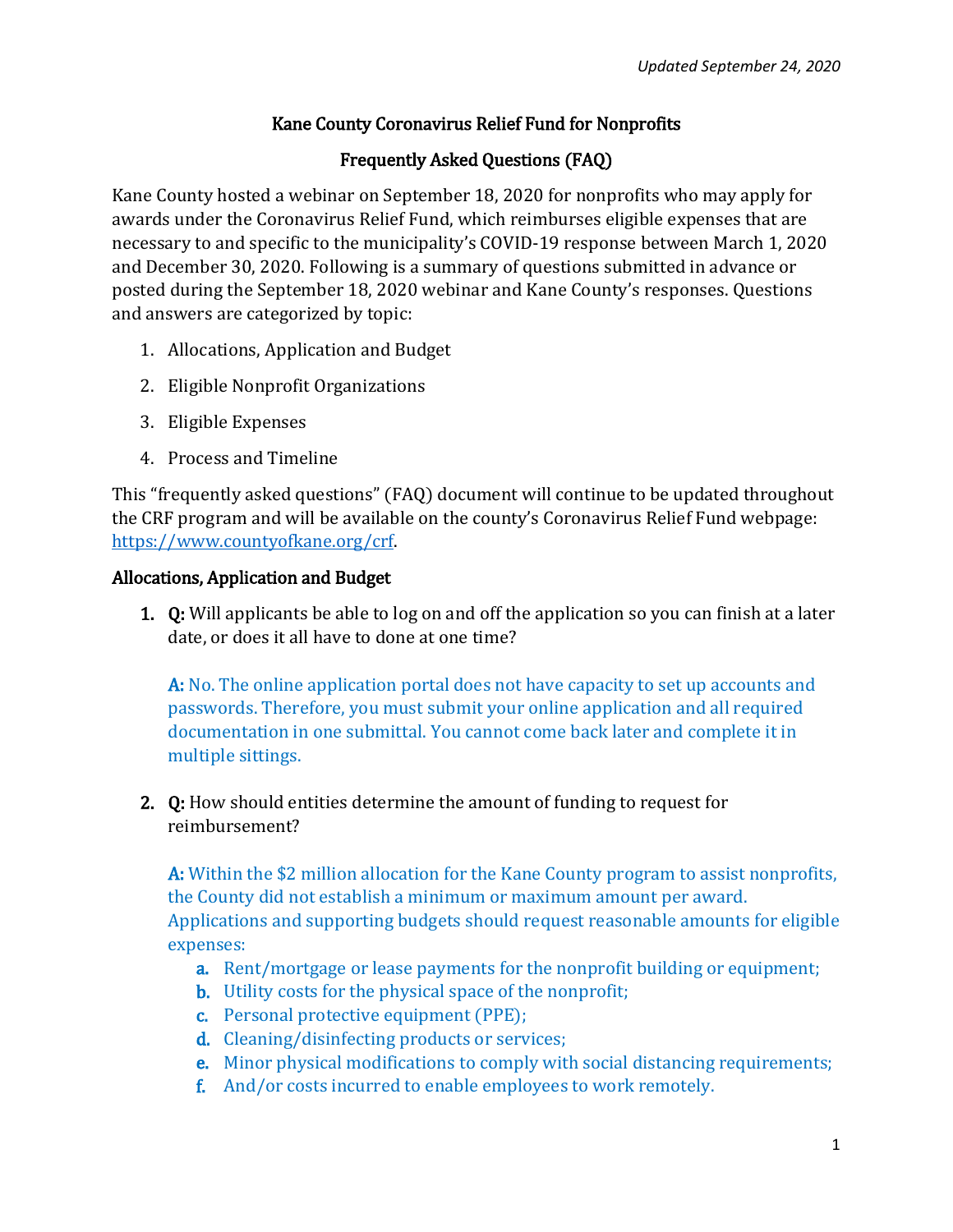3. Q: What is the \$3.6 million "discretionary" allocation on the pie chart out of the total \$92.9M Kane County amount from the U.S. Treasury?

A: The Kane County Board designated \$600,000 for administration of the CRF programs, which has included hiring a Kane County CRF program manager and engaging a consulting and accounting firm to support the development of the program terms, application processes, webinar presentations, and other details of program implementation.

That leaves \$3 million for discretionary funds, which the Kane County Board may reallocate to any of the county's four CRF programs (i.e., municipalities, other units of government and library districts, small businesses and nonprofits).

4. Q: The application requests a copy of the nonprofit's most recent annual financial statement as audited, reviewed or compiled by a registered CPA. Due to our size, we have not had to have audited financials or review by a CPA. Would this preclude us from applying?

A: No. A nonprofit that does not have annual audited, reviewed or compiled financial statements, the nonprofit should submit internally generated financial statements for the most recent fiscal year.

#### Eligible Nonprofit Organizations

5. Q: What criteria must my organization meet to be eligible for assistance under this program?

A: Eligible entities must meet the following criteria to apply for funding under Kane County's CRF grant program for nonprofits:

- Be incorporated as a  $501(c)3$
- Deliver services from a facility that is located within Kane County
- Provide, as its primary mission, services and/or aid to Kane County residents
	- o Shelter/housing
	- o Sustenance (food/meals)
	- o Health services (medical/mental health)
	- o Other services and/or aid that are critical to the basic health, safety and welfare of Kane County residents
- If closed as a result of the pandemic, reopened by August 1, 2020
- Be in good standing with federal, state and local standards and requirements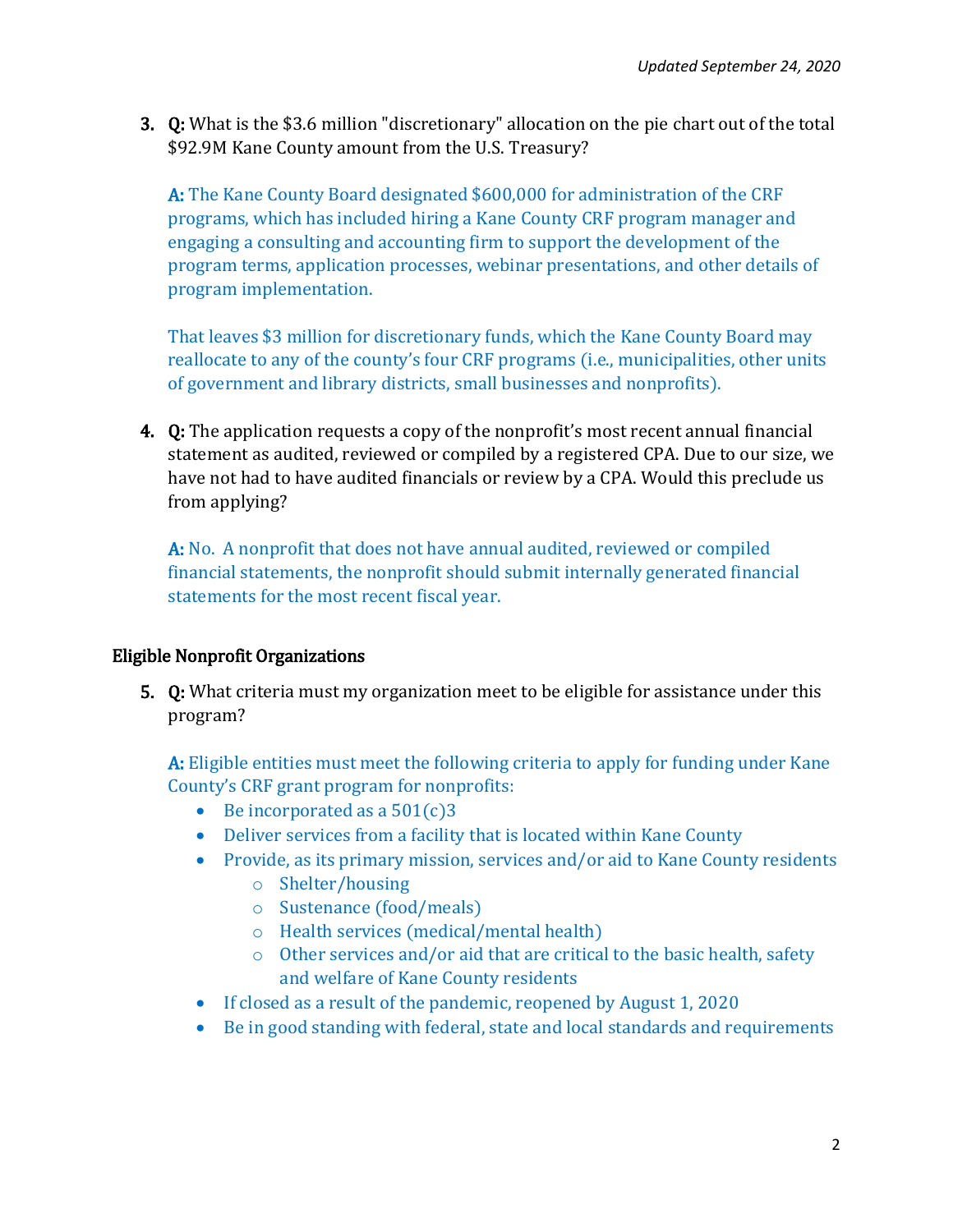6. Q: If your nonprofit were to fall into the other services category, can we reach out to see if we would be eligible?

A: The county has identified non-profit organizations that provide shelter, food, and medical assistance as eligible. If your agency provides another type of service that supports the health, safety and welfare of Kane County residents, please provide a narrative statement in support of the humanitarian nature of your services. We realize there are non-profit organizations that fall outside the goal of this program.

Kane County defined eligibility criteria for the CRF nonprofit grant as the following:

- Be incorporated as a  $501(c)3$
- Deliver services from a facility that is located within Kane County
- Provide, as its primary mission, services and/or aid to Kane County residents
	- o Shelter/housing
	- o Sustenance (food/meals)
	- o Health services (medical/mental health)
	- o Other services and/or aid that are critical to the basic health, safety and welfare of Kane County residents
- If closed as a result of the pandemic, reopened by August 1, 2020
- Be in good standing with federal, state and local standards and requirements

If a nonprofit organization wishes to pursue assistance through a different Kane County CRF program, that organization must submit a separate application following the instructions and eligibility criteria specific to that program.

7. Q: Are 501 C (6) able to apply for funding under the Nonprofit Program?

A: A 501 C (6) is ineligible to apply for reimbursement under the Kane County CRF grant program for nonprofits. In instances where the 501 C (6) is a chamber of commerce, the chamber may apply for reimbursement under the Kane County CRF grant program for small businesses.

8. Q: Our organization has been closed since the start of the pandemic and has not reopened. Can I apply for this grant to cover the costs of expenses that I have incurred in the meantime?

A: No. The applicant's business must have re-opened by August 1, 2020 to be eligible to apply for grant funding under the Kane County CRF program for nonprofits.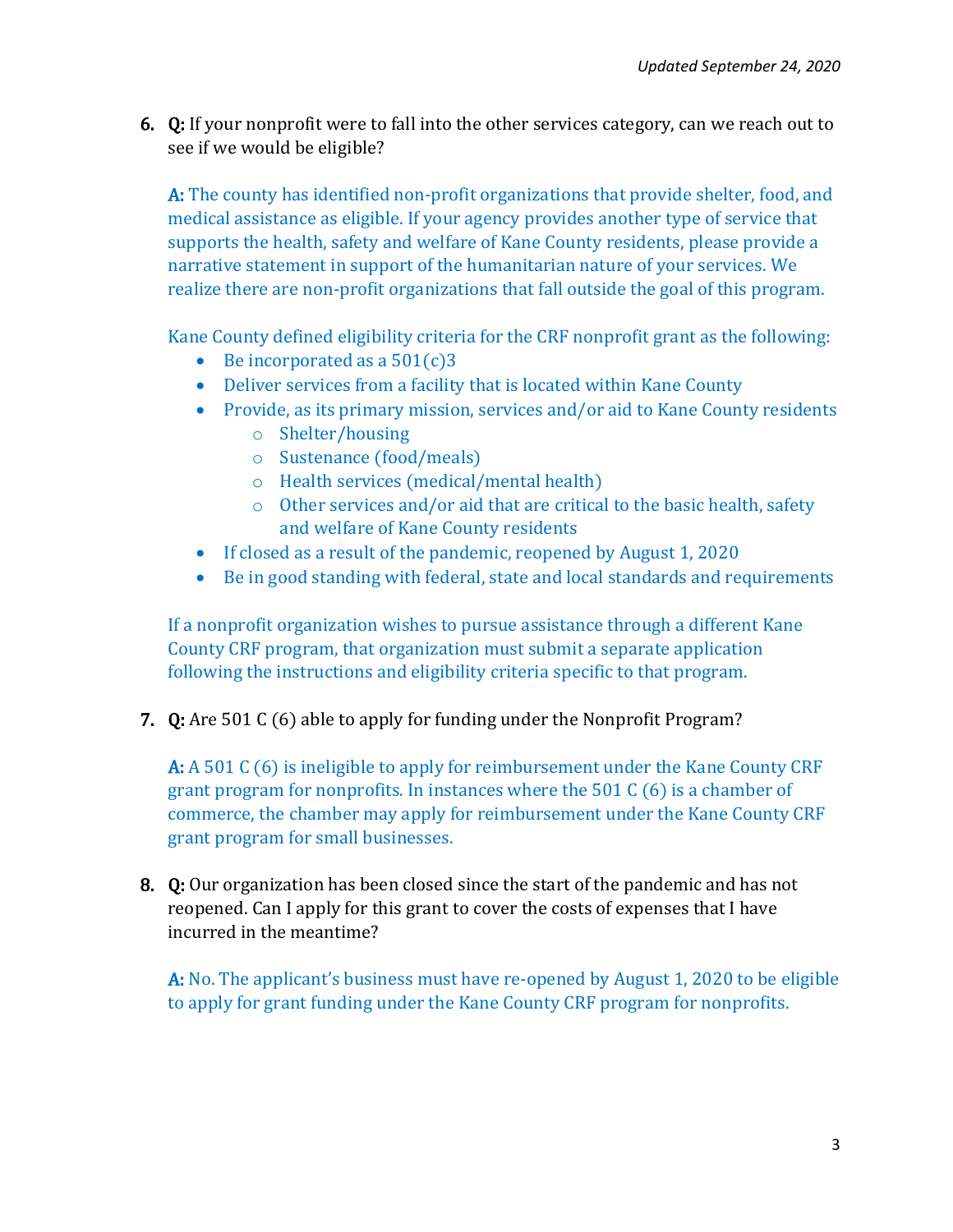9. Q: Our organization's doors are still closed due to state orders, but we are providing services via kits, digital programming and limited gift shop sales during first Fridays outside. Does this count as being open by August 1, 2020?

A: Yes. If the organization is providing services to the public and is funding staff payroll (whether fully or limited), the nonprofit is considered as open.

10. Q: Would a provider of early childhood education qualify for the grant, including if we were closed in March 2020 and reopened in August 2020? We would argue that our services benefit the health and welfare of Kane County residents.

A: If the early childhood education provider is incorporated as a  $501(c)(3)$  and meets the other eligibility criteria established for the Kane County CRF program for nonprofits, then application and supporting rationale may be considered. Eligibility criteria include:

- Be incorporated as a  $501(c)(3)$
- Deliver services from a facility that is located within Kane County
- Provide, as its primary mission, services and/or aid to Kane County residents
	- o Shelter/housing
	- o Sustenance (food/meals)
	- o Health services (medical/mental health)
	- o Other services and/or aid that are critical to the basic health, safety and welfare of Kane County residents
- If closed as a result of the pandemic, reopened by August 1, 2020
- Be in good standing with federal, state and local standards and requirements

Elementary and secondary education are outside of the scope of the Kane County CRF program for nonprofits.

11. Q: Would an educational museum be eligible to apply for a grant under the Kane County CRF program for nonprofits? Similarly, would a Regional Fire Museum that educates visitors about fire safety and prevention be eligible to apply for a grant under the Kane County CRF program for nonprofits?

A: The county has identified non-profit organizations that provide shelter, food, and medical assistance as eligible. If your agency provides another type of service that supports the health, safety and welfare of Kane County residents, please provide a narrative statement in support of the humanitarian nature of your services. We realize there are non-profit organizations that fall outside the goal of this program.

Kane County defined eligibility criteria for the CRF nonprofit grant as the following:

Be incorporated as a  $501(c)3$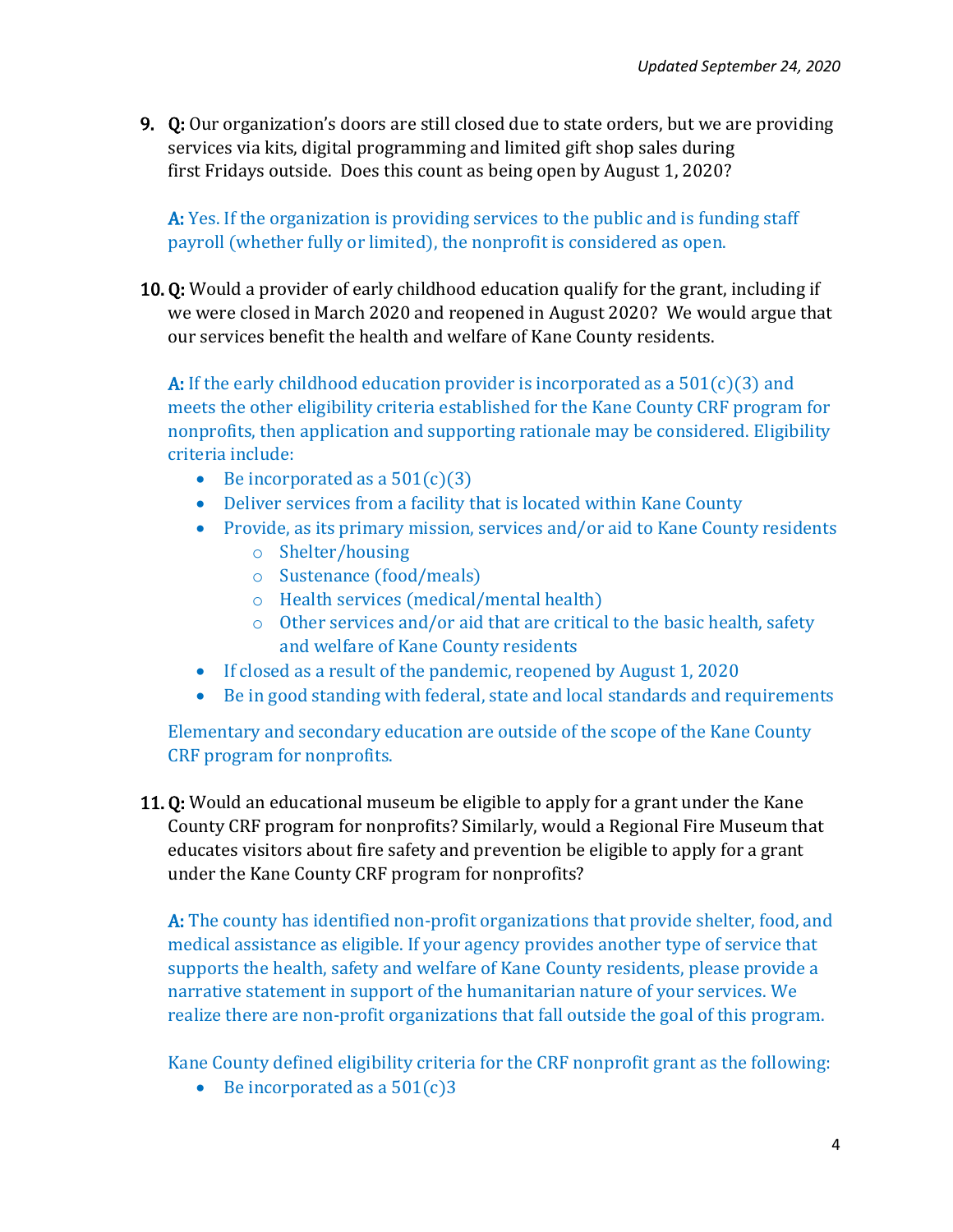- Deliver services from a facility that is located within Kane County
- Provide, as its primary mission, services and/or aid to Kane County residents
	- o Shelter/housing
	- o Sustenance (food/meals)
	- o Health services (medical/mental health)
	- o Other services and/or aid that are critical to the basic health, safety and welfare of Kane County residents
- If closed as a result of the pandemic, reopened by August 1, 2020
- Be in good standing with federal, state and local standards and requirements
- 12. Q: Our organization provides services in Kane County, but our central office is in DuPage County. We provide Meals on Wheels and additional food out of locations that we do not rent but are located in Kane County. Are we eligible?

A: The Kane County CRF program specifies that the organization must "deliver services from a facility that is located within Kane County." More information would need to be provided to confirm the types of facilities that are located within Kane County. If the organization choses to apply for funding in both Kane County and DuPage County, special attention will be needed to ensure that funding has not supplanted other grant funding and that requests for the same reimbursements have not been made in both areas.

# Eligible Expenses

13. Q: Why must leased/purchased equipment be purchased before January 1, 2020? How could those costs be related to the pandemic? Is additional leased space due to the pandemic an eligible expense if it didn't occur prior to January 1, 2020?

A: To clarify: Rent and mortgage payments incurred between March 1, 2020 and December 30, 2020 are an eligible expense under the program. The mortgage or lease for the physical place of business or purchased or leased equipment must have been established prior to January 1, 2020.

14. Q: If a nonprofit has received the PPP loan, are we still eligible?

A: As long as submitted expenses have not been subject to reimbursement by another program and/or have not already been reimbursed by another program, the business may be eligible to apply for a grant under the Kane County CRF program for nonprofits as long as all eligibility requirements have been met.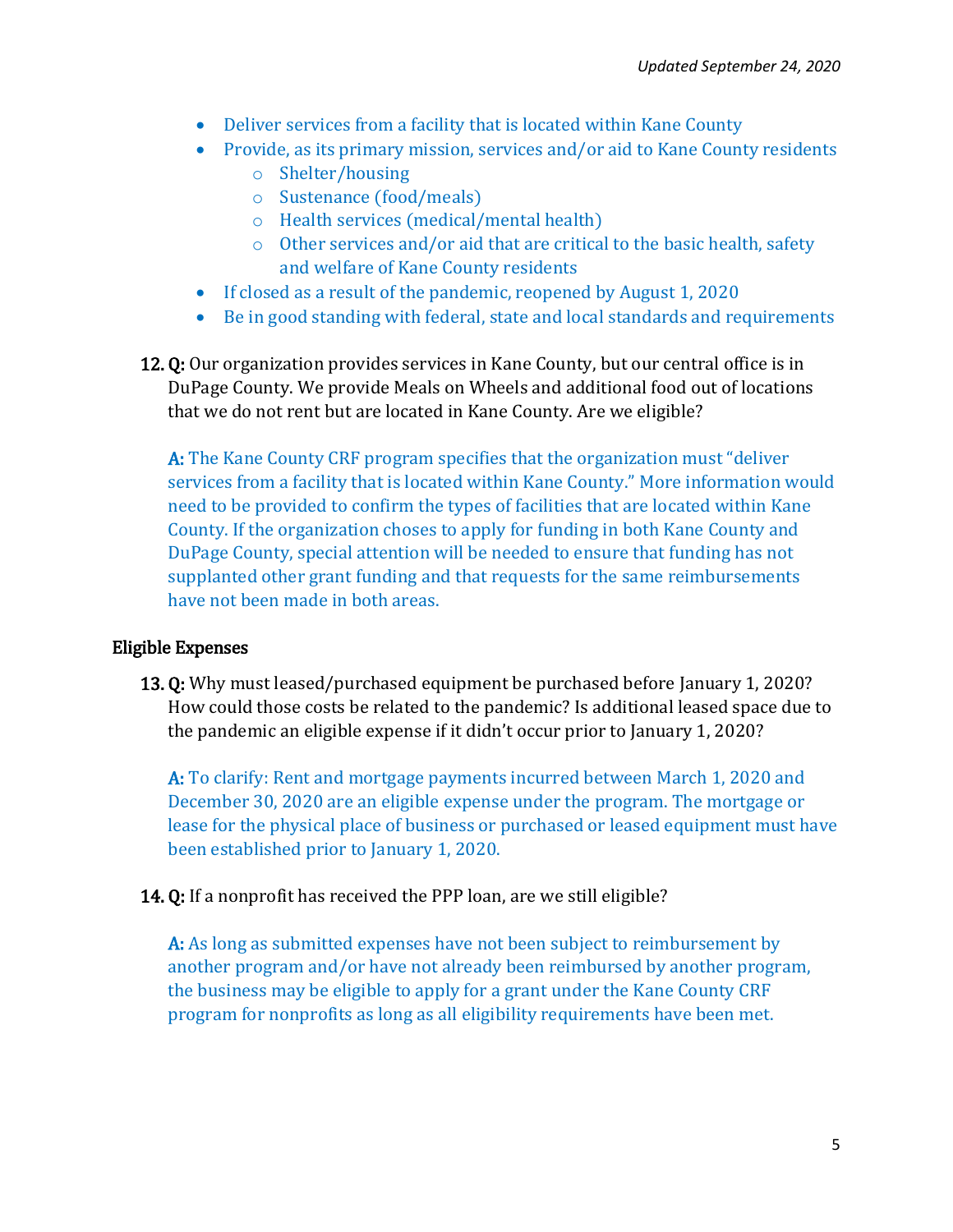15. Q: How can we demonstrate that we didn't have other federal funding to cover the costs that we are submitting to this program?

A: Entities must sign off on the Kane County CRF program Application as well as the budget summary and narrative, which certify that an authorized representative of the organization has met all obligations of the program, that all costs submitted are true and accurate, that all costs submitted are in accordance with the Coronavirus Aid, Relief, and Economic Security Act (CARES Act) and its applicable administrative requirements as well as the U.S. Treasury's Coronavirus Relief Fund. If the entity has received other federal funding for similar expenses and activities, documentation must be submitted to show the federal award. If the entity was declined as a federal award recipient, then the declaration letter can be submitted to support the Kane County application.

16. Q: How can we verify that we are in good standing?

A: nonprofit corporation should provide a Certificate of Good Standing from the Illinois Secretary of State. Certificates of Good Standing may be obtained from the Office of the Illinois Secretary of State at: [https://www.cyberdriveillinois.com/departments/business\\_services/corp.html](https://www.cyberdriveillinois.com/departments/business_services/corp.html)

**17. Q:** Is COVID-19 testing performed by a nonprofit an eligible and reimbursable expense under this program?

A: No. COVID-19 testing does not fall into the categories of eligible expenses. The categories include:

- 1. Rent/mortgage payments for the physical place of business or for the lease or purchase of equipment integral to the business's operations (provided the facility and/or equipment was secured by the business prior to January 1, 2020).
- 2. Utility costs associated with the physical place of business.
- 3. The purchase of personal protective equipment (PPE) for use by the employees and/or patrons of the business.
- 4. The cost of cleaning/disinfecting the place of business.
- 5. The cost of minor physical modifications to the place of business in order to comply with social distancing requirements. (Please note this excludes the cost of capital improvements unrelated to social distancing standards.)
- 6. Costs incurred to enable employees to work remotely, such as computer equipment/software, cell phones, internet access, etc.